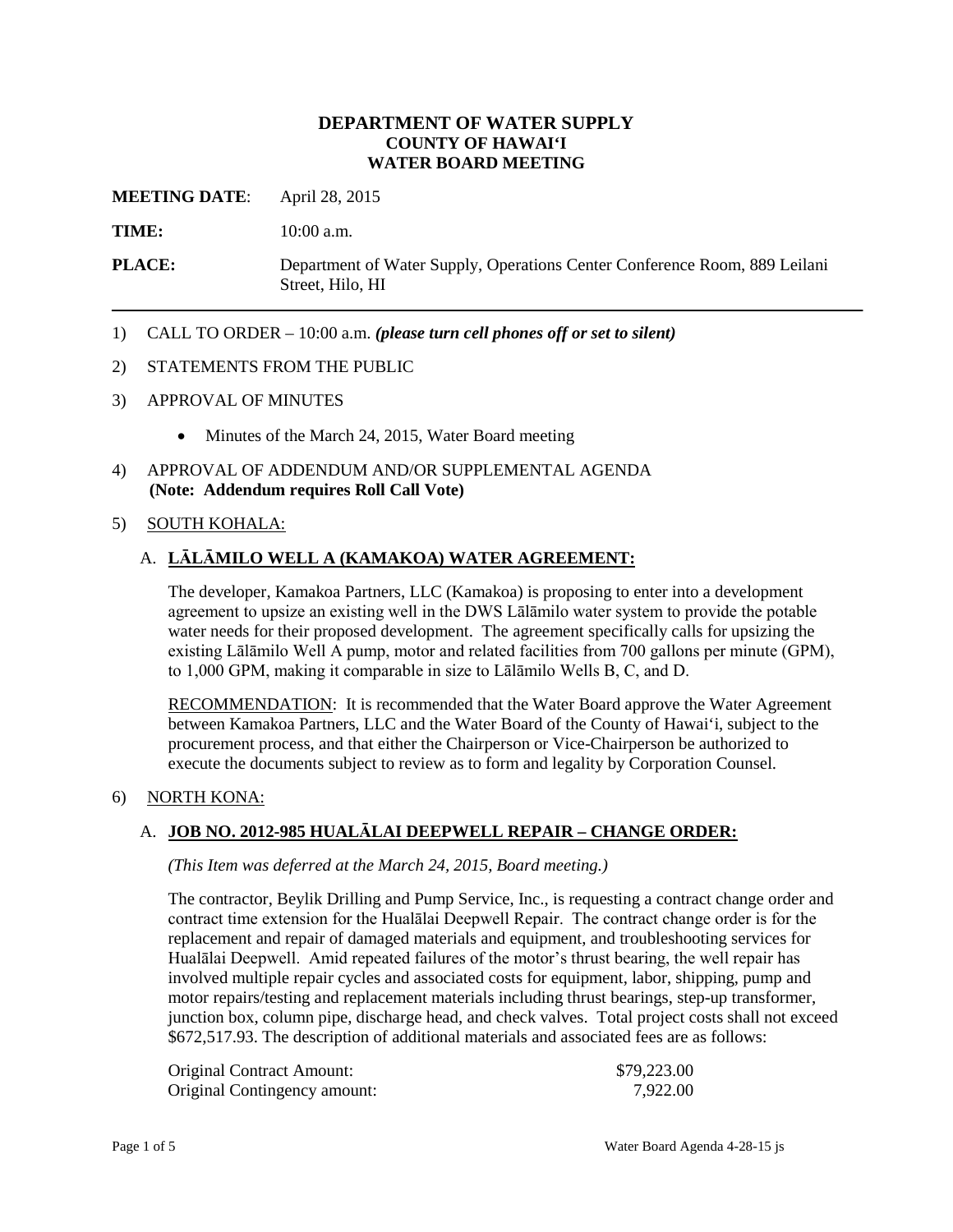$1<sup>st</sup>$  Additional Contingency & 123 day extension request: 94,500.00 (approved 10/22/13)  $2<sup>nd</sup>$  Additional Contingency & 273 day extension request:  $3<sup>rd</sup>$  Additional Contingency request (emergency procurement) 23,581.06 4th Additional Contingency & 274 day extension request: \$**413,680.15**

53,611.72 (approved 6/24/14)

 extension of 274 calendar days. This is due to unforeseen events, involving repeated failures of the motor's thrust bearing. This request is to cover the time expended on troubleshooting, well extraction and repair of damaged equipment; and the time required to procure replacement the original scope of the repair. The contractor, Beylik Drilling and Pump Service, Inc., is also requesting a contract time materials and for reinstallation work. These factors were beyond the control of the contractor and

RECOMMENDATION: It is recommended that the Board approve an increase in contingency of 274 calendar days for JOB NO. 2012-985, HUALĀLAI DEEPWELL REPAIR. If approved, the \$413,680.15 to Beylik Drilling and Pump Service, Inc., and approve a contract time extension of contract completion date will be revised from October 31, 2014, to July 31, 2015.

# B. **QUEEN KA'AHUMANU HIGHWAY PHASE 2 REVISED TRI-PARTY AGREEMENT:**

 (DWS), as a cooperative effort to re-design the waterline installation affected by the re-alignment The State of Hawai'i Department of Transportation (HDOT), and Goodfellow Bros., Inc., (Goodfellow), propose to enter into a Tri-Party agreement with the Department of Water Supply of the highway.

 Goodfellow had originally proposed a change order cost of \$195,865.00 for the re-design of the waterline by their design-build team. DWS did not agree to those costs; through this Tri-Party agreement, DWS would be responsible for providing the design to Goodfellow for \$54,804.00, for inclusion in the final construction plans.

RECOMMENDATION: It is recommended that the Water Board approve the QUEEN KA'AHUMANU HIGHWAY PHASE 2 REVISED TRI-PARTY AGREEMENT, and that either the Chairperson or Vice-Chairperson be authorized to execute the document subject to review as to form and legality by Corporation Counsel.

# C. **MANAGEMENT AND CONSTRUCTION RIGHT-OF-ENTRY FROM DEPARTMENT OF LAND AND NATURAL RESOURCES FOR THE PALAMANUI INTERIM WATER SYSTEM IMPROVEMENTS:**

The Board of Land and Natural Resources approved the subject Right-of-Entry for the management and construction of the Palamanui Interim Water System. Upon acceptance of the water system by the Water Board, DLNR will prepare easement documents.

 RECOMMENDATION: It is recommended that the Water Board approve the Management and Construction Right-of-Entry for the Palamanui Interim Water System Improvements and authorize either the Chairperson or Vice-Chairperson to execute the documents subject to review as to form and legality by Corporation Counsel.

# 7) MISCELLANEOUS:

# A. **DEDICATION OF WATER SYSTEMS:**

 The Department has received the following documents for action by the Water Board. The water systems have been constructed in accordance with the Department's standards and are in acceptable condition for dedication.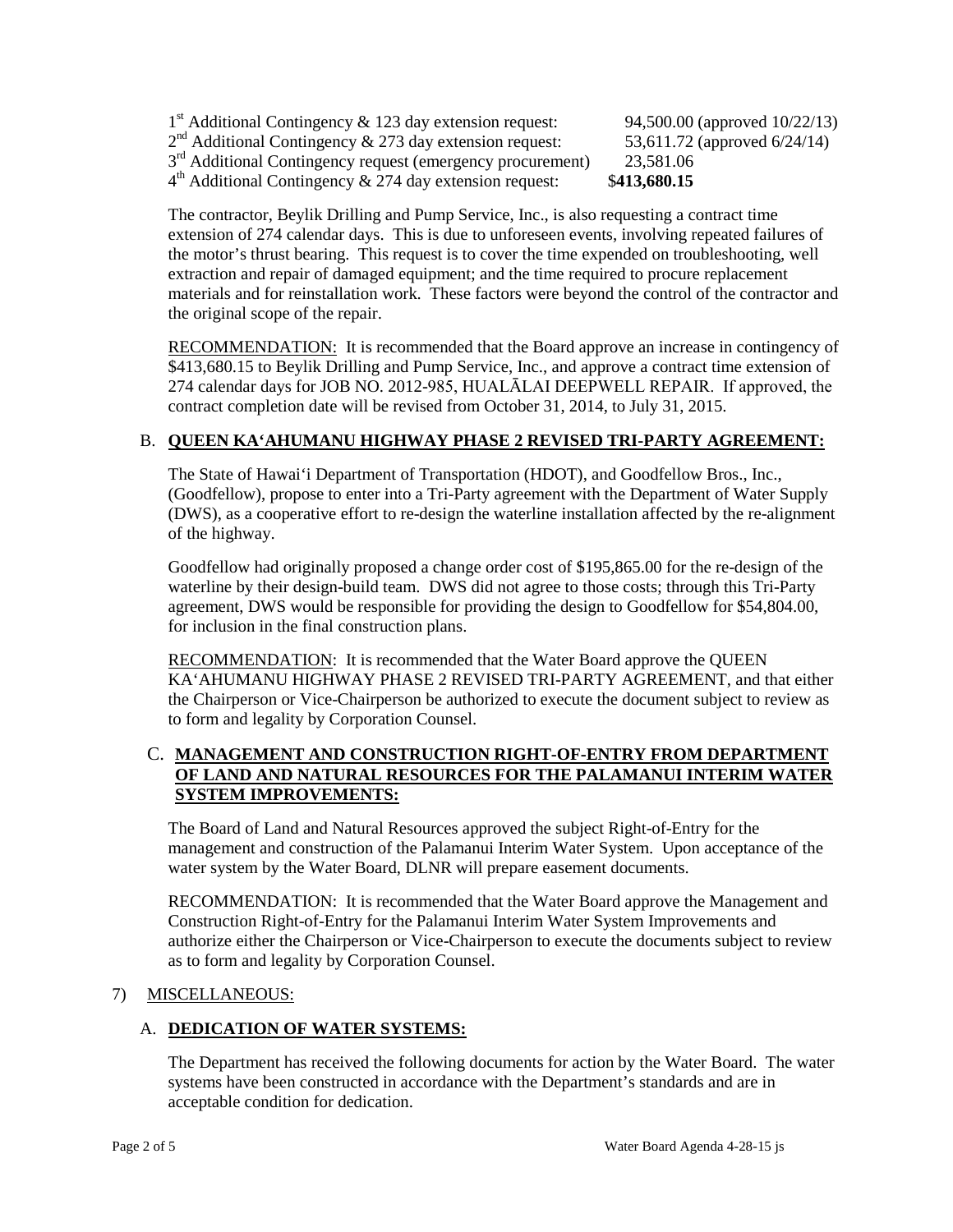## **1. GRANT OF EASEMENT AND BILL OF SALE**

 Final Inspection Date: TBA Grantors/Sellers: Edward J. Rapoza and Rhondall K. Rapoza, Robert D. Triantos and Richard S. Fallon and Nancy T. McKinley Tax Map Key: (3) 7-6-011: 003 (por.), 009 (por.) and 019 (por.) Facilities Charge: \$79,380.00 Date Paid: 02/04/2015 Water System Cost: \$ TBA

#### **2. GRANT OF EASEMENT OF W-1**  Grantor: Palamanui Global Holdings, LLC Tax Map Key: (3) 7-2-005: 001 (portion)

## **3. BILL OF SALE**

Seller: Palamanui Global Holdings, LLC Tax Map Key: (3) 7-2-005: 001 (por.), (3) 7-3-010: 042 (por.), 044 (por.) and 045 (por.) Final Inspection Date: 7/14/14 Water System Cost: \$ 5,783,445.81

# **4. LICENSE EASEMENT NO. 798**

Licensor: State of Hawaii Department of Hawaiian Home Lands Tax Map Key: (3) 7-3-010: 039 (portion)

RECOMMENDATION: It is recommended that the Water Board accept these documents subject to approval of the Corporation Counsel and that either the Chairperson the Vice-Chairperson be authorized to sign the documents.

## B. **DEPARTMENT OF WATER SUPPLY PROPOSED OPERATING BUDGET FOR FISCAL YEAR (FY) 2016 AND 5-YEAR CAPITAL IMPROVEMENT PROJECTS (CIP) BUDGET FOR FY2016-2020:**

 FY2016–2020, have been distributed for the Board's review and advertised for the public's The Department's FY2016 Operating Budget, totaling \$53,174,000, and 5-Year CIP Budget for review.

RECOMMENDATION: It is recommended that the Water Board approve the Department's FY 2016 Operating budget and 5-year C.I.P. budgets for Fiscal Years 2016-2020 on this second of two readings.

# C. **POWER COST CHARGE:**

Departmental power costs have declined as a result of a decline in HELCO billings for electricity for the Department's wells and pumps. The Department proposes reducing the Power Cost Charge from \$2.35 to \$2.32 per thousand gallons to reflect this decline. A Public Hearing to accept testimony on this change will have been held just prior to the regular meeting.

RECOMMENDATION: It is recommended that the Board approve the reduction of the Power Cost Charge from \$2.35 to **\$2.32**, effective May 1, 2015.

## D. **UPDATE RE: NATIONAL PARKS SERVICE'S PETITION TO DESIGNATE KEAUHOU AQUIFER AS A GROUND WATER MANAGEMENT AREA:**

For discussion and possible action.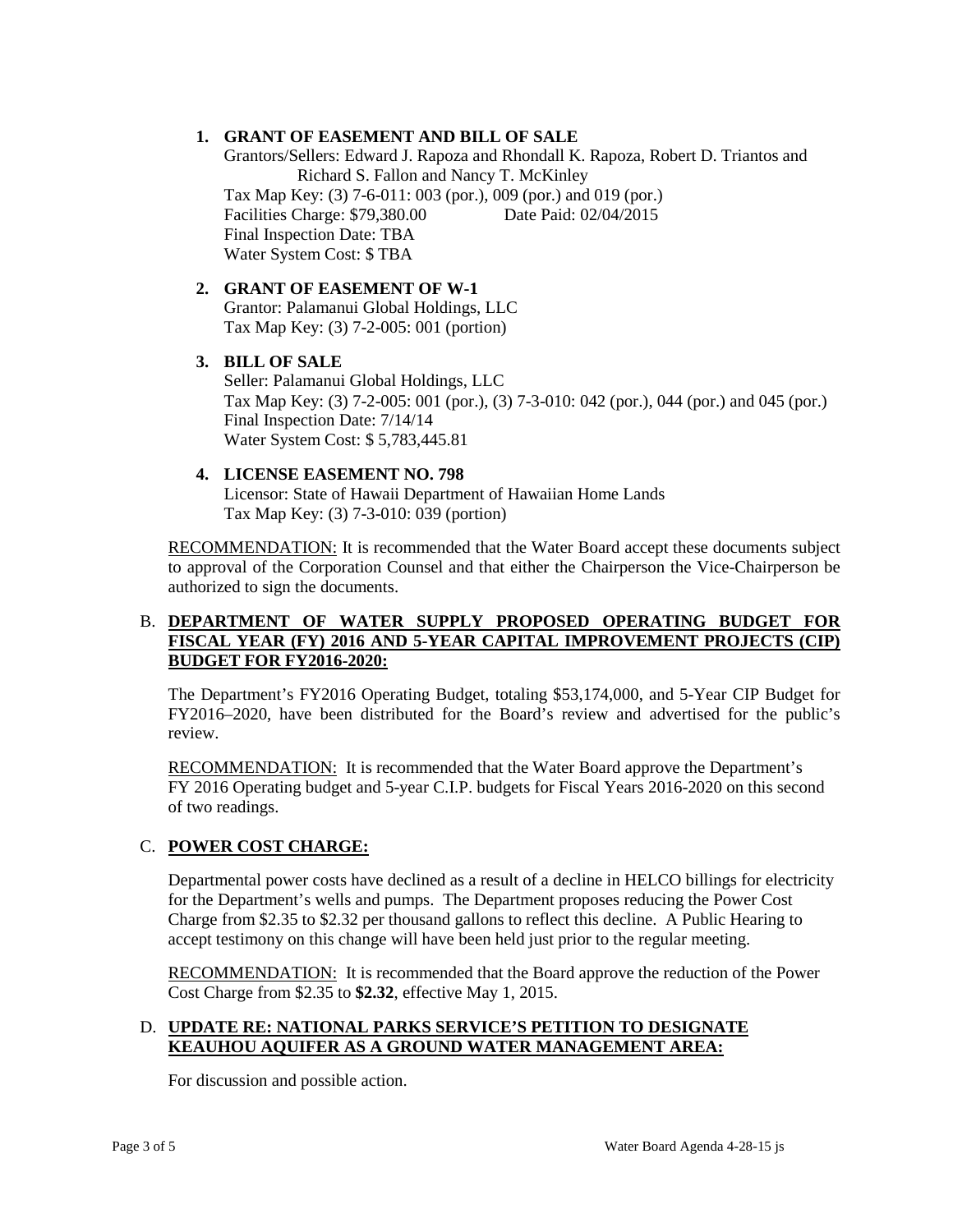## E. **EXECUTIVE SESSION RE: NATIONAL PARKS SERVICE'S PETITION TO DESIGNATE KEAUHOU AQUIFER AS A GROUND WATER MANAGEMENT AREA:**

 Commission on Water Resource Management regarding the National Park Service's petition to designate Keauhou Aquifer as a Ground Water Management Area, and for the purpose of consulting with the Water Board's attorney on questions and issues pertaining to the Water The Water Board anticipates convening an executive meeting, closed to the public, pursuant to Hawai'i Revised Statutes, Sections 92-4, 92-5(a)(2), to discuss mediation as directed by the Board's powers, duties, privileges, immunities and liabilities.

## F. DISCUSSION OF AMENDING RULES AND REGULATIONS REGARDING PLACING **RESPONSIBILITY WITH PROPERTY OWNERS FOR TENANTS' DELINQUENT BILLS:**

 Sub-Committee to report on proposed amendments to the Rules and Regulations regarding placing responsibility with property owners for tenants' delinquent bills, with discussion.

# G. **MONTHLY PROGRESS REPORT**:

Submission of Progress Report of Projects by the Department. Department personnel will be available to respond to questions by the Board regarding the status/progress of any project.

### H. **REVIEW OF MONTHLY FINANCIAL STATEMENTS:**

 Submission of financial statements and information relating to the financial status of the relating to the financial status of the Department. Department. Department personnel will be available to respond to questions by the Board

### I. **MANAGER-CHIEF ENGINEER'S QUARTERLY UPDATE:**

Report on the first quarter of 2015 by the Manager-Chief Engineer, with discussion.

## **J. DISCUSSION OF PROCESS AND CRITERIA FOR SELECTION OF NEW MANAGER-CHIEF ENGINEER OF THE DEPARTMENT OF WATER SUPPLY:**

The Water Board will discuss the process and criteria for selection of the new Manager-Chief Engineer of the Department of Water Supply.

### K. **EXECUTIVE SESSION RE: PROCESS AND CRITERIA FOR SELECTION OF NEW MANAGER-CHIEF ENGINEER OF THE DEPARTMENT OF WATER SUPPLY:**

 Hawai'i Revised Statutes, Sections 92-4 and 92-5(a)(4) for the purpose of consulting with the privileges, immunities and liabilities. A two-thirds vote, pursuant to HRS Section 92-4, is The Water Board anticipates convening an executive meeting, closed to the public, pursuant to Water Board's attorney on questions and issues pertaining to the Water Board's powers, duties, necessary to hold an executive meeting.

### L. **MANAGER-CHIEF ENGINEER'S REPORT:**

The Manager-Chief Engineer will provide an update or status on the following:

- 1) Public Information and Education Specialist Update
- 2) Employee of the Quarter
- 3) Recognition of Service Retirement

# M. **CHAIRPERSON'S REPORT:**